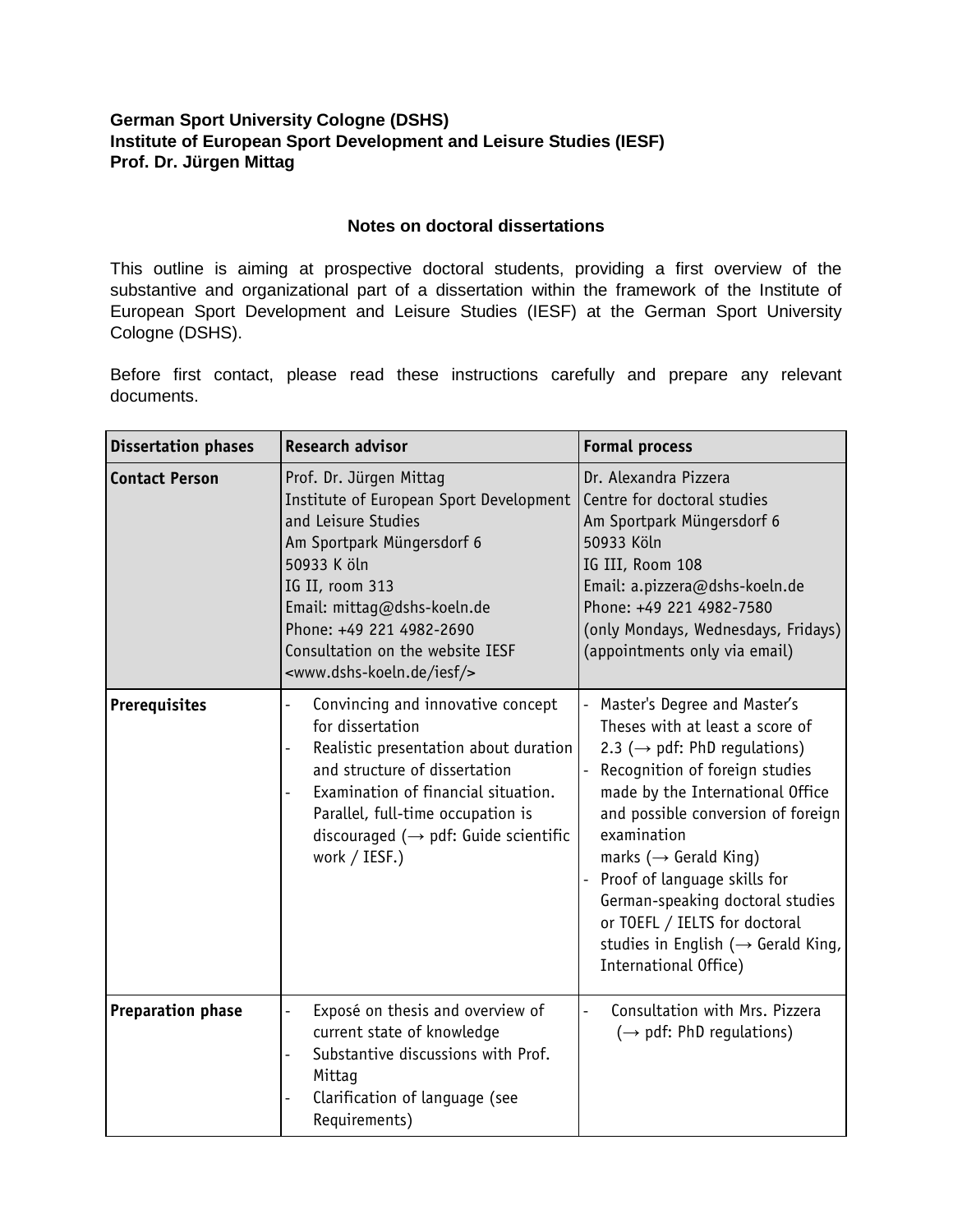|                           | $(\rightarrow$ pdf: Comments IESF)                                                                                                                                                                                                                                                                                                                                                                                                                          |                                                                                                                                                                                                                                                                                                                                                                                          |
|---------------------------|-------------------------------------------------------------------------------------------------------------------------------------------------------------------------------------------------------------------------------------------------------------------------------------------------------------------------------------------------------------------------------------------------------------------------------------------------------------|------------------------------------------------------------------------------------------------------------------------------------------------------------------------------------------------------------------------------------------------------------------------------------------------------------------------------------------------------------------------------------------|
| <b>Official beginning</b> | Set working title<br>$\overline{\phantom{0}}$<br>Approval of the supervision of the<br>$\overline{a}$<br>agreed topic (or endorsement of<br>admission to doctoral studies) by<br>Prof. Mittag                                                                                                                                                                                                                                                               | Application for admission to<br>doctoral studies ( $\rightarrow$ pdf:<br>Request for Approval)<br>Opinion of the doctoral<br>$\qquad \qquad -$<br>committee                                                                                                                                                                                                                              |
| Work on dissertation      | Work breakdown structure:<br>$(\rightarrow$ pdf: Guidelines IESF)<br>Create Schedule (Note: possible stays<br>abroad and grant applications must<br>be scheduled in advance)<br>In-depth literature review<br>$\overline{\phantom{a}}$<br>Clarification of methods<br>Data collection<br>Data analysis<br>Continuous writing process<br>Reqular exchange with Prof. Mittag<br>and possibly other researchers of the<br>IESF (Dr. Petry, Dr. Müller-Schoell) | Compliance with formal<br>standards ( $\rightarrow$ pdf: Scientific<br>(mis)behavior)                                                                                                                                                                                                                                                                                                    |
| doctoral studies          | Students deepen their subject-<br>$\overline{\phantom{0}}$<br>specific competencies<br>Regular and active participation in<br>the IESF Colloquium<br>Certificate issued by Prof. Mittag                                                                                                                                                                                                                                                                     | Assignment of seminars of the<br>doctoral program<br>Science theory or science ethics<br>$\overline{a}$<br>Knowledge Management<br>$\qquad \qquad -$<br>Research and methods<br>Colloquium (Recommended in<br>1st / 2nd semester.)<br>Interdisciplinary Research<br>Colloquium (Recommended in<br>2nd-4th semester.)<br>$(\rightarrow$ pdf: Regulations to doctoral<br>training program) |
| <b>Regular feedback</b>   | Sign up for IESF Colloquium ( $\rightarrow$<br>Invitation by Prof. Mittag)<br>$(\rightarrow$ additional general info email<br>from Mrs. Pizzera)<br>Active participation in the seminars<br>(Reading, participation in<br>discussions, lectures)                                                                                                                                                                                                            | Confirmation of Enrollment                                                                                                                                                                                                                                                                                                                                                               |
| Academic exchange         | Internal IESF Colloquium<br>$\qquad \qquad -$<br>Regular discussions with Prof. Mittag<br>External calls with experts<br>$\overline{\phantom{a}}$<br>Attending external conferences                                                                                                                                                                                                                                                                         |                                                                                                                                                                                                                                                                                                                                                                                          |